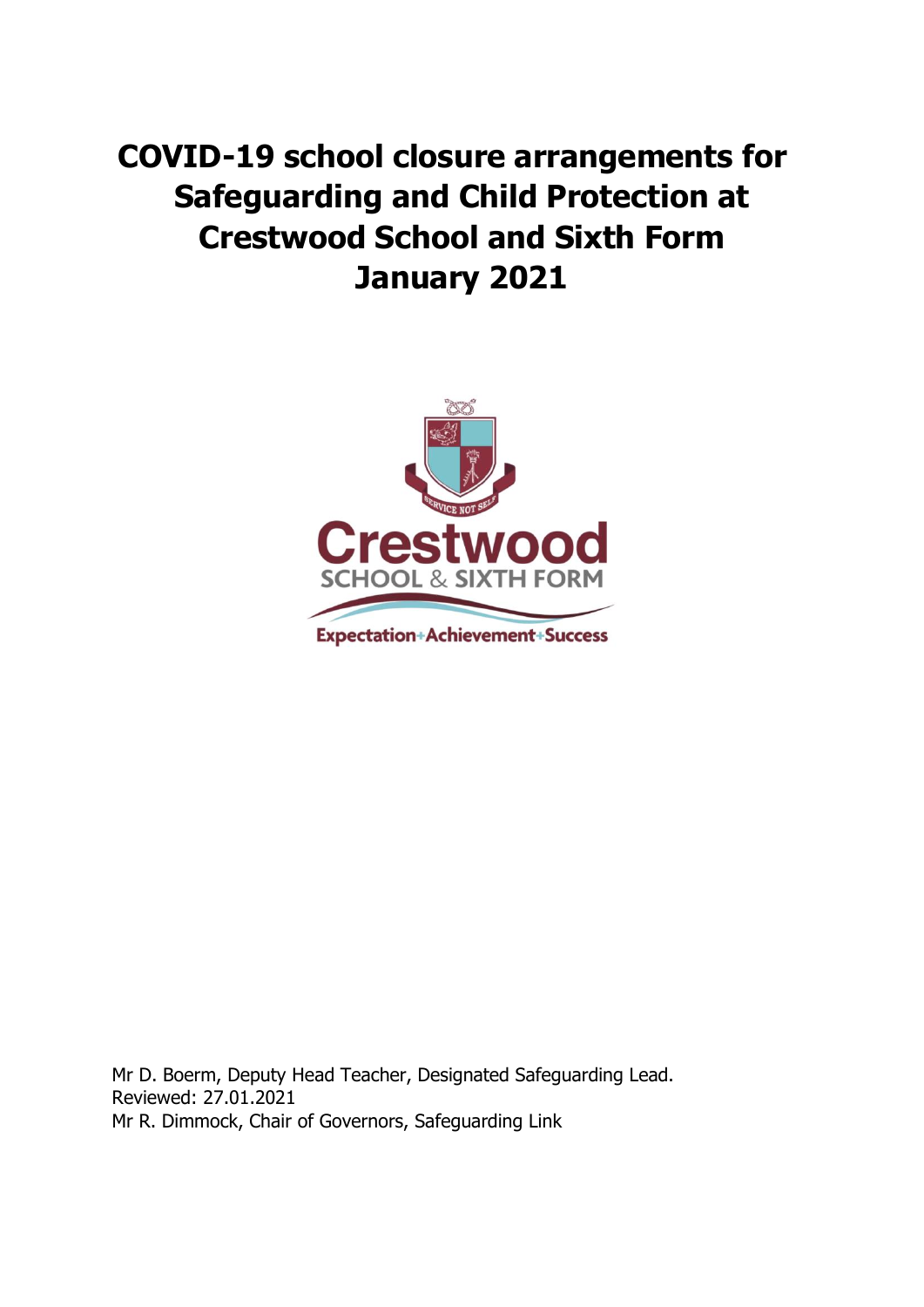## **1. Context**

From 5<sup>th</sup> January 2021 parents were asked to keep their children at home, wherever possible, and for schools to remain open only for those children of workers critical to the COVID-19 response - who absolutely need to attend.

Schools and all childcare providers are asked to provide care for a limited number of children - children who are vulnerable, and children whose parents are critical to the COVID-19 response and cannot be safely cared for at home.

Please see latest guidance from  $8<sup>th</sup>$  January 2021 (and keep an eye out for latest Government info which could be subject to change.)

What parents and carers need to know about early years providers, schools and colleges:

[https://assets.publishing.service.gov.uk/government/uploads/system/uploads/attach](https://assets.publishing.service.gov.uk/government/uploads/system/uploads/attachment_data/file/951035/210108_Parents_Guidance_vF.pdf) [ment\\_data/file/951035/210108\\_Parents\\_Guidance\\_vF.pdf](https://assets.publishing.service.gov.uk/government/uploads/system/uploads/attachment_data/file/951035/210108_Parents_Guidance_vF.pdf)

Critical workers and vulnerable children who can access schools or educational settings:

[https://www.gov.uk/government/publications/coronavirus-covid-19-maintaining](https://www.gov.uk/government/publications/coronavirus-covid-19-maintaining-educational-provision/guidance-for-schools-colleges-and-local-authorities-on-maintaining-educational-provision)[educational-provision/guidance-for-schools-colleges-and-local-authorities-on](https://www.gov.uk/government/publications/coronavirus-covid-19-maintaining-educational-provision/guidance-for-schools-colleges-and-local-authorities-on-maintaining-educational-provision)[maintaining-educational-provision](https://www.gov.uk/government/publications/coronavirus-covid-19-maintaining-educational-provision/guidance-for-schools-colleges-and-local-authorities-on-maintaining-educational-provision)

Providing school meals during the coronavirus (COVID-19) outbreak: [https://www.gov.uk/government/publications/covid-19-free-school-meals](https://www.gov.uk/government/publications/covid-19-free-school-meals-guidance/covid-19-free-school-meals-guidance-for-schools)[guidance/covid-19-free-school-meals-guidance-for-schools](https://www.gov.uk/government/publications/covid-19-free-school-meals-guidance/covid-19-free-school-meals-guidance-for-schools)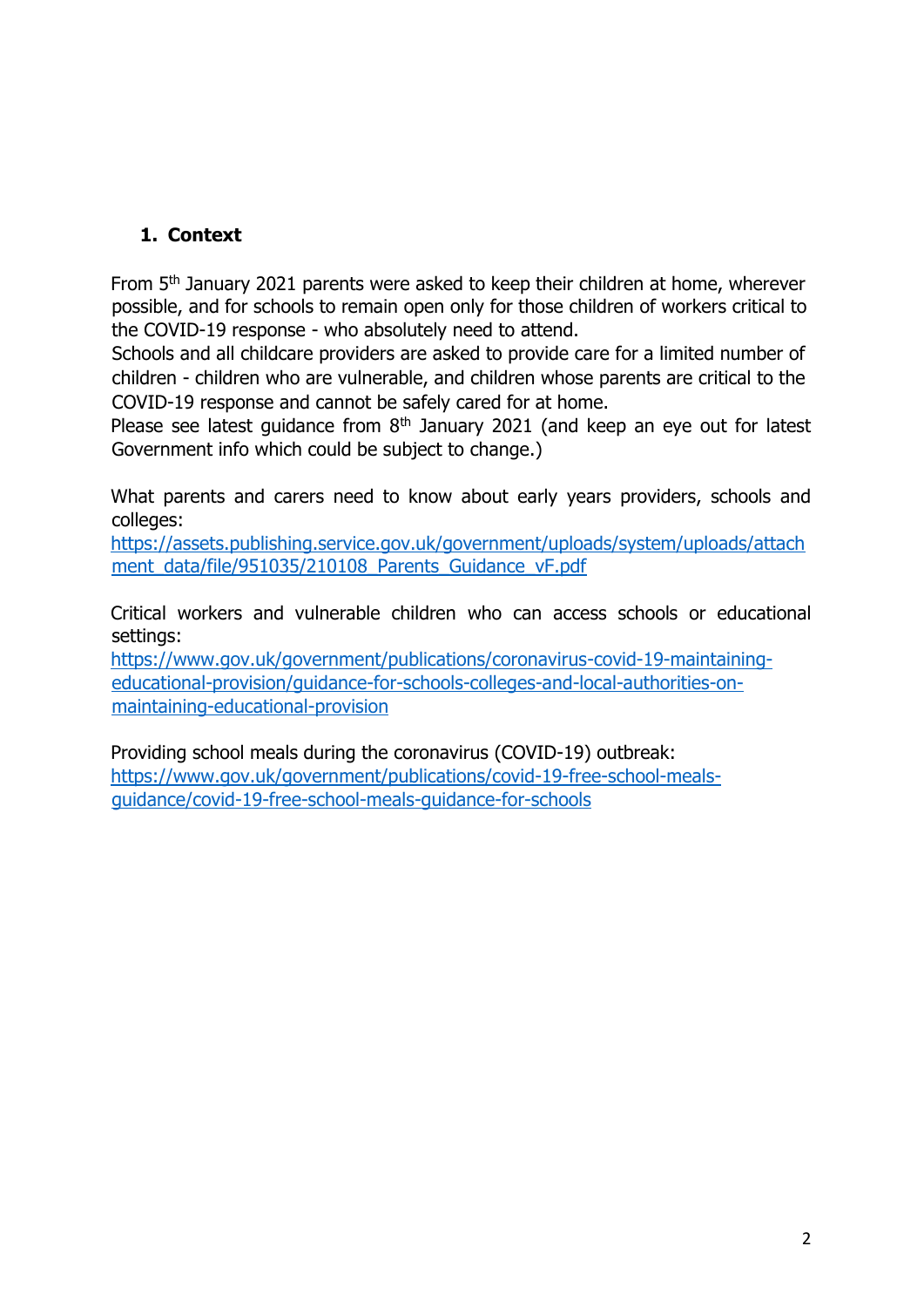## **Key contacts**

| <b>Role</b>                                  | <b>Name</b>    | <b>Contact number</b> | <b>Email</b>                        |
|----------------------------------------------|----------------|-----------------------|-------------------------------------|
| Designated<br>Safeguarding<br>Lead           | Mr D. Boerm    | 01384 686850          | dboerm@crestwood-s.dudley.sch.uk    |
| Deputy<br>Designated<br>Safeguarding<br>Lead | Mrs L. Goodman | 01384 686850          | lgoodman@crestwood-s.dudley.sch.uk  |
| Headteacher                                  | Mrs C. Sutton  | 01384686850           | csutton@crestwood-s.dudley.sch.uk   |
| Chair of<br>Governors                        | Mr R. Dimmock  |                       | rdimmock1@crestwood-s.dudley.sch.uk |

### **Vulnerable children**

Vulnerable children include those who have a social worker and those children and young people up to the age of 25 with education, health and care (EHC) plans.

Those who have a social worker include children who have a Child Protection Plan and those who are looked after by the Local Authority. A child may be deemed vulnerable if they have been assessed as being in need or otherwise meet the definition in section 17 of the Children Act 1989. The new guidance states that there is no requirement to risk assess children this time.

Eligibility for free school meals in and of itself should not be the determining factor in assessing vulnerability.

Senior leaders, especially the Designated Safeguarding Lead (and deputy) know who our most vulnerable children are. They have the flexibility to offer a place to those on the edge of receiving children's social care support.

Crestwood School will continue to work with and support children's social workers to help protect vulnerable children. This includes working with and supporting children's social workers and the Local Authority Virtual School Head (VSH) [Andrew.Wright@dudley.gov.uk](mailto:Andrew.Wright@dudley.gov.uk) for looked-after and previously looked-after children. The lead person for this will be: Mr D. Boerm.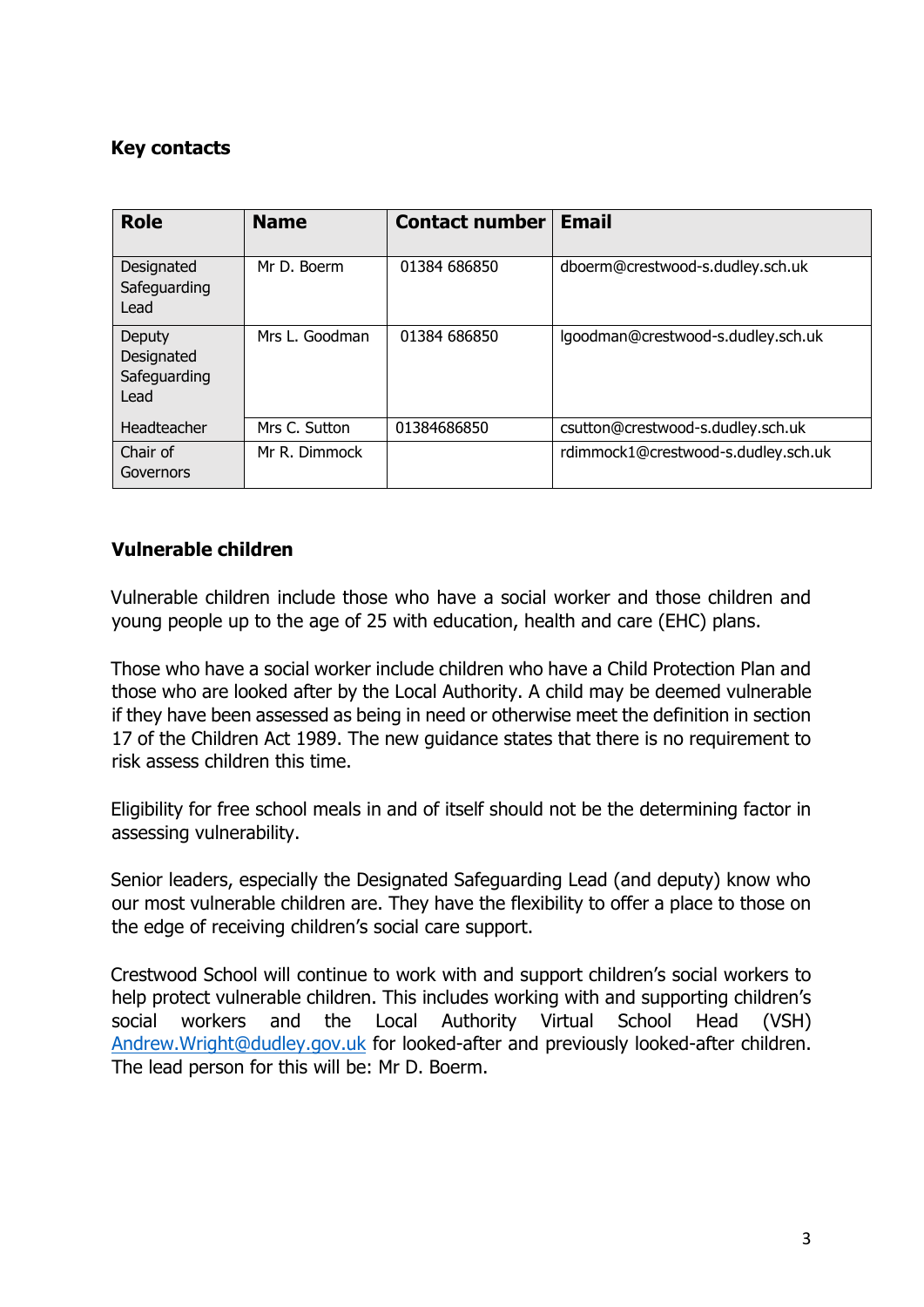There is an expectation that vulnerable children who have a social worker will attend an education setting, so long as they are not clinically, extremely vulnerable and have been advised to shield. In circumstances where a parent does not want to bring their child to an education setting, and their child is considered vulnerable, the social worker and Crestwood School will explore the reasons for this directly with the parent.

Where parents are concerned about the risk of the child contracting COVID19, Crestwood School or the social worker will talk through these anxieties with the parent/carer following the advice set out by Public Health England.

Crestwood School will encourage our vulnerable children and young people to attend school but not insist if the child is safe to be educated at home. Students will be expected to attend lessons virtually, support will be offered.

### **Attendance monitoring**

Schools will need to continue to complete their usual day-to-day attendance processes and follow up on non-attendance of pupils who are expected to be in attendance. Crestwood School will follow up on any pupil that they expect to attend and subsequently does not.

All pupils who are not expected to be in school should be marked as Code X. They are not attending because they are following public health advice.

To support the above, Crestwood School will, when communicating with parents/carers and allocated social workers, etc., confirm emergency contact numbers are correct and ask for any additional emergency contact numbers where they are available.

#### **Designated Safeguarding Lead**

The Designated Safeguarding Lead is Mr D. Boerm

The Deputy Designated Safeguarding Lead is Mrs L. Goodman

The optimal scenario is to have a trained DSL (or deputy) available on site. Where this is not the case, a trained DSL (or deputy) will be available to contact via phone or online video - for example when working from home.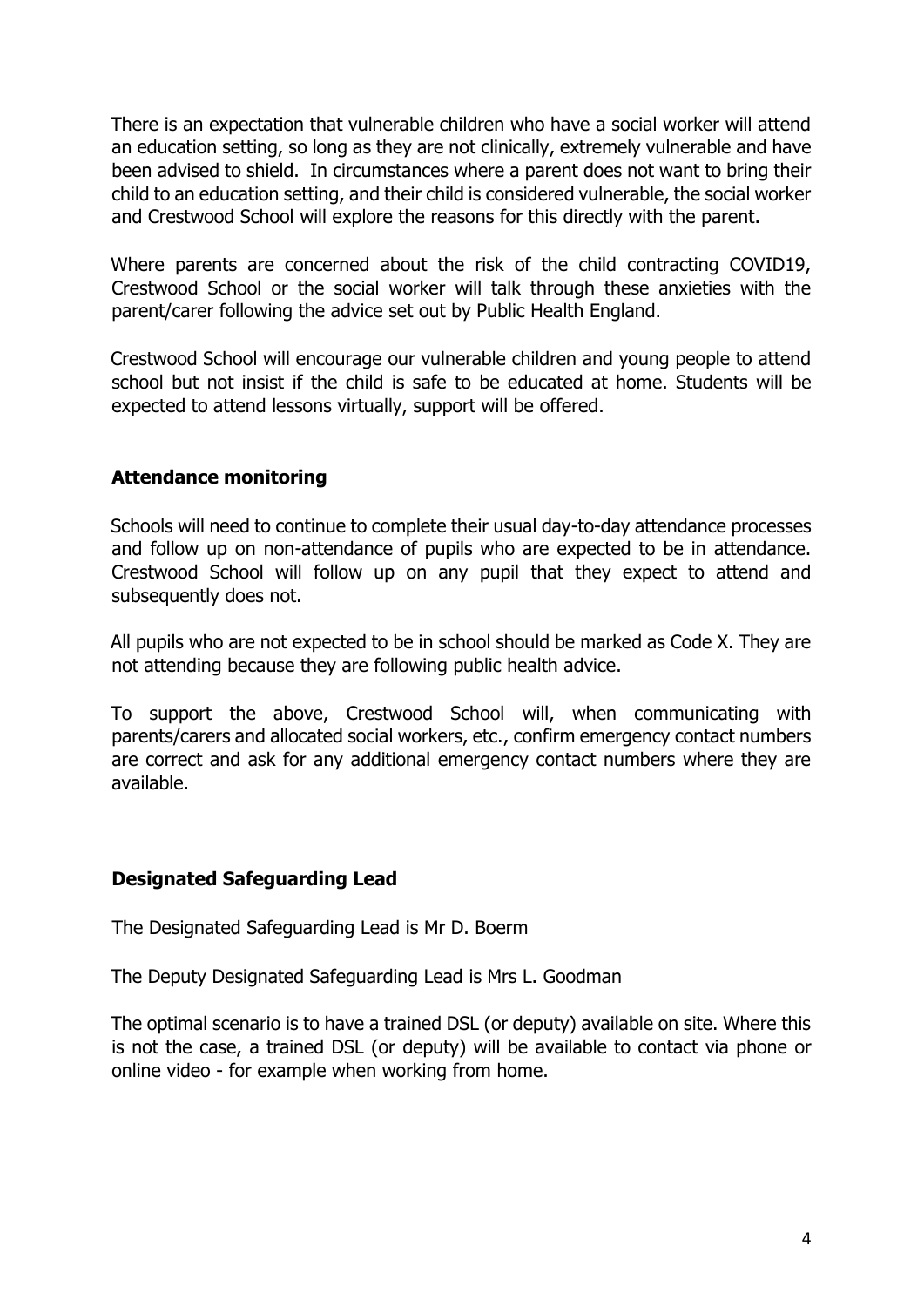Where a trained DSL (or deputy) is not on site, in addition to the above, a senior leader will assume responsibility for co-ordinating safeguarding on site.

The DSL will continue to engage with social workers, and attend all multi-agency meetings, which can be remotely.

### **Reporting a concern**

Where staff have a concern about a child, they should continue to follow the process outlined in the school Safeguarding Policy; this includes making a report via Schools safeguarding systems which can be remotely.

In the unlikely event that a member of staff cannot access their School safeguarding systems, they should email the Designated Safeguarding Lead. This will ensure that the concern is received.

Staff are reminded of the need to report any concern immediately.

If there is a significant safeguarding concern and/or if any child, where staying at home for a prolonged period raises a concern for DSL, refer to MASH/Children's Social Services outlining the risks on a MARF and record safeguarding details.

MASH contact: - 0300 555 0050 or 0300 555 8574 after 5pm/weekends and Bank Holidays. Email: [MASH\\_Referrals@dudley.gov.uk](mailto:MASH_Referrals@dudley.gov.uk)

Where staff are concerned about an adult working with children in the school, they should report the concern to the Headteacher. If there is a requirement to make a notification to the headteacher whilst away from school, this should be verbally, and then followed up with an email to the headteacher. Managing allegations process should be followed in the usual way. Contact LADO, Yvonne Nelson-Brown [Allegations@dudley.gov.uk](mailto:Allegations@dudley.gov.uk)

Concerns around the Headteacher should be directed to the Chair of Governors: Mr R. Dimmock.

#### **Safeguarding Training and induction**

DSL training will continue to take place albeit virtually.

All existing school staff have had safeguarding training and have read part 1 of Keeping Children Safe in Education (2020). The DSL should communicate with staff any new local arrangements, so they know what to do if they are worried about a child.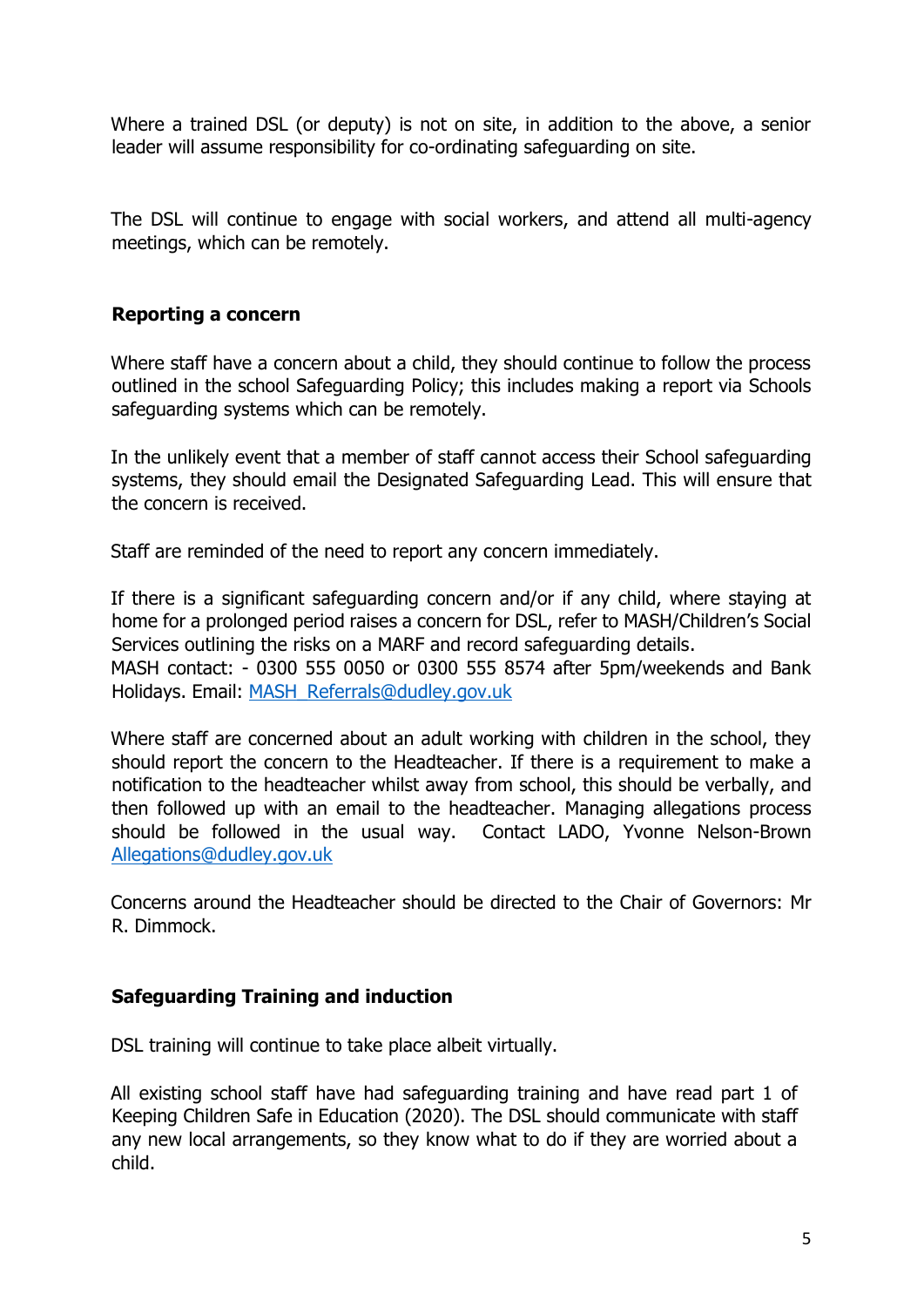Where new staff are recruited, or new volunteers enter Crestwood School, they will continue to be provided with a safeguarding induction.

#### **Safer recruitment/volunteers and movement of staff**

It remains essential that people who are unsuitable are not allowed to enter the children's workforce or gain access to children. When recruiting new staff, Crestwood School will continue to follow the relevant safer recruitment processes for their setting, including, as appropriate, relevant sections in part 3 of Keeping Children Safe in Education (2020) (KCSIE).

In response to COVID-19, the Disclosure and Barring Service (DBS) has made changes to its guidance on standard and enhanced DBS ID checking to minimise the need for face-to-face contact.

Crestwood School will continue to follow the legal duty to refer to the DBS anyone who has harmed or poses a risk of harm to a child or vulnerable adult. Full details can be found in KCSIE or contact LADO, for advice and guidance.

Crestwood School will continue to consider and make referrals to the Teaching Regulation Agency (TRA) as per paragraph 173 of KCSIE and the TRA's 'Teacher misconduct advice for making a referral.

During the COVID-19 period all referrals should be made by emailing Misconduct.Teacher@education.gov.uk

Whilst acknowledging the challenge of the current National emergency, it is essential from a safeguarding perspective that any school is aware, on any given day, which staff/volunteers will be in the school or college, and that appropriate checks have been carried out, especially for anyone engaging in regulated activity. As such, Crestwood School will continue to keep the single central record (SCR) up to date as outlined in paragraphs 153 to 159 in KCSIE.

## **Online safety in schools and colleges**

Crestwood School will continue to provide a safe environment, including online. This includes the use of an online filtering system.

Where students are using computers in school, appropriate supervision will be in place.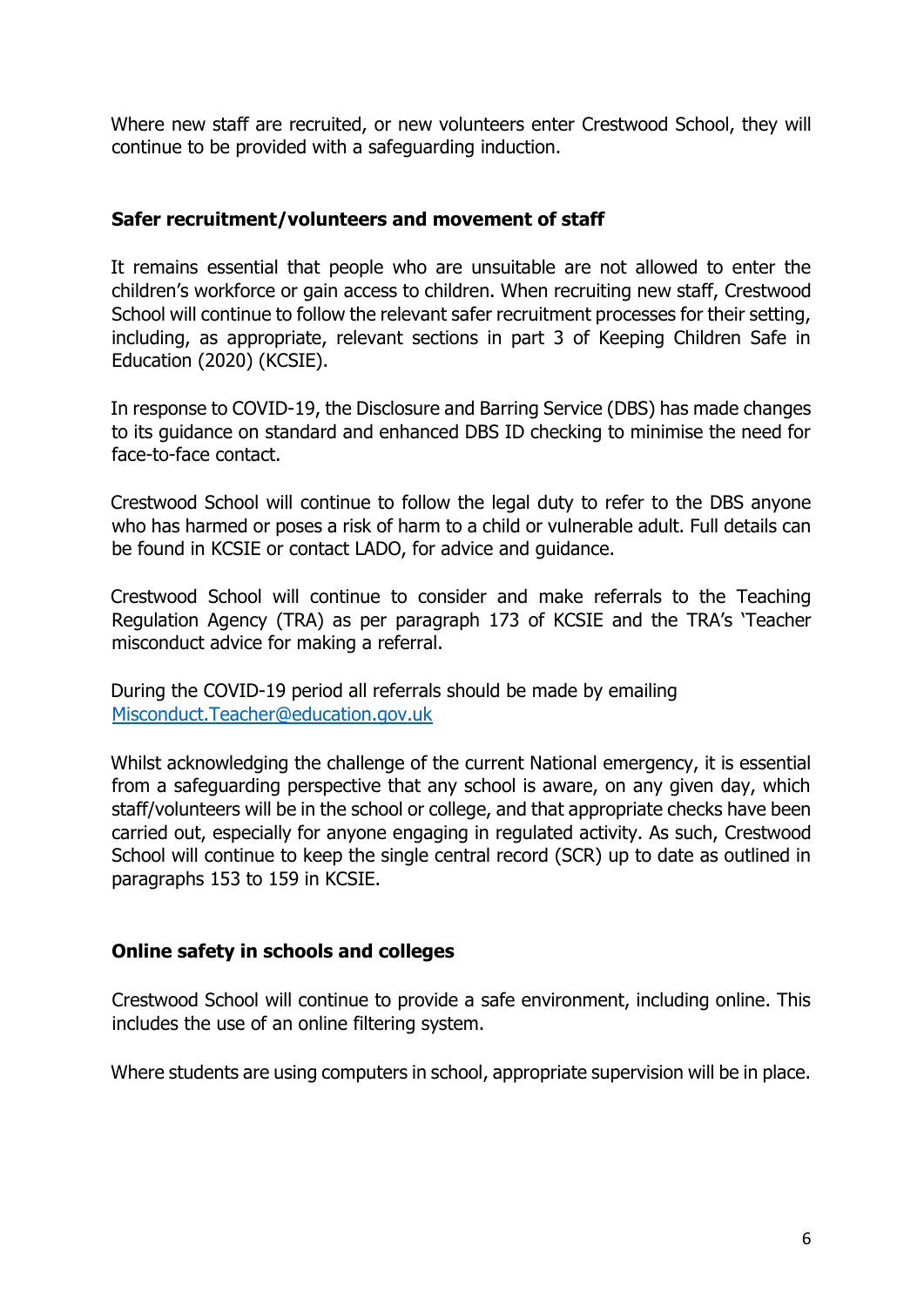## **Children and online safety away from school and college**

It is important that all staff who interact with children, including online, continue to look out for signs a child may be at risk. Any such concerns should be dealt with as per the Child Protection Policy and where appropriate referrals should still be made to children's social care and as required, the police.

Online teaching should follow the same principles as set out in the Crestwood School code of conduct.

Crestwood School will ensure any use of online learning tools and systems is in line with privacy and data protection/GDPR requirements.

#### Virtual/Online & Remote Learning

Below are some things to consider when delivering virtual lessons, especially where webcams are involved:

- No 1:1s, groups only
- Staff and children must wear suitable clothing, as should anyone else in the household.
- Any computers used should be in appropriate areas, for example, not in bedrooms; and the background should be blurred.
- The live class should be recorded so that if any issues were to arise, the video can be reviewed.
- Live classes should be kept to a reasonable length of time, or the streaming may prevent the family 'getting on' with their day.
- Language must be professional and appropriate, including any family members in the background.
- Staff must only use platforms provided by Invictus MAT to communicate with pupils
- Staff should record, the length, time, date and attendance of any sessions held

#### **Supporting children not in school**

Crestwood School is committed to ensuring the safety and wellbeing of all its Children and Young people.

Where the DSL has identified a child to be on the edge of social care support, or who would normally receive pastoral-type support in school, they should ensure that a robust communication plan is in place for that child or young person.

Details of this plan must be recorded on School safeguarding systems.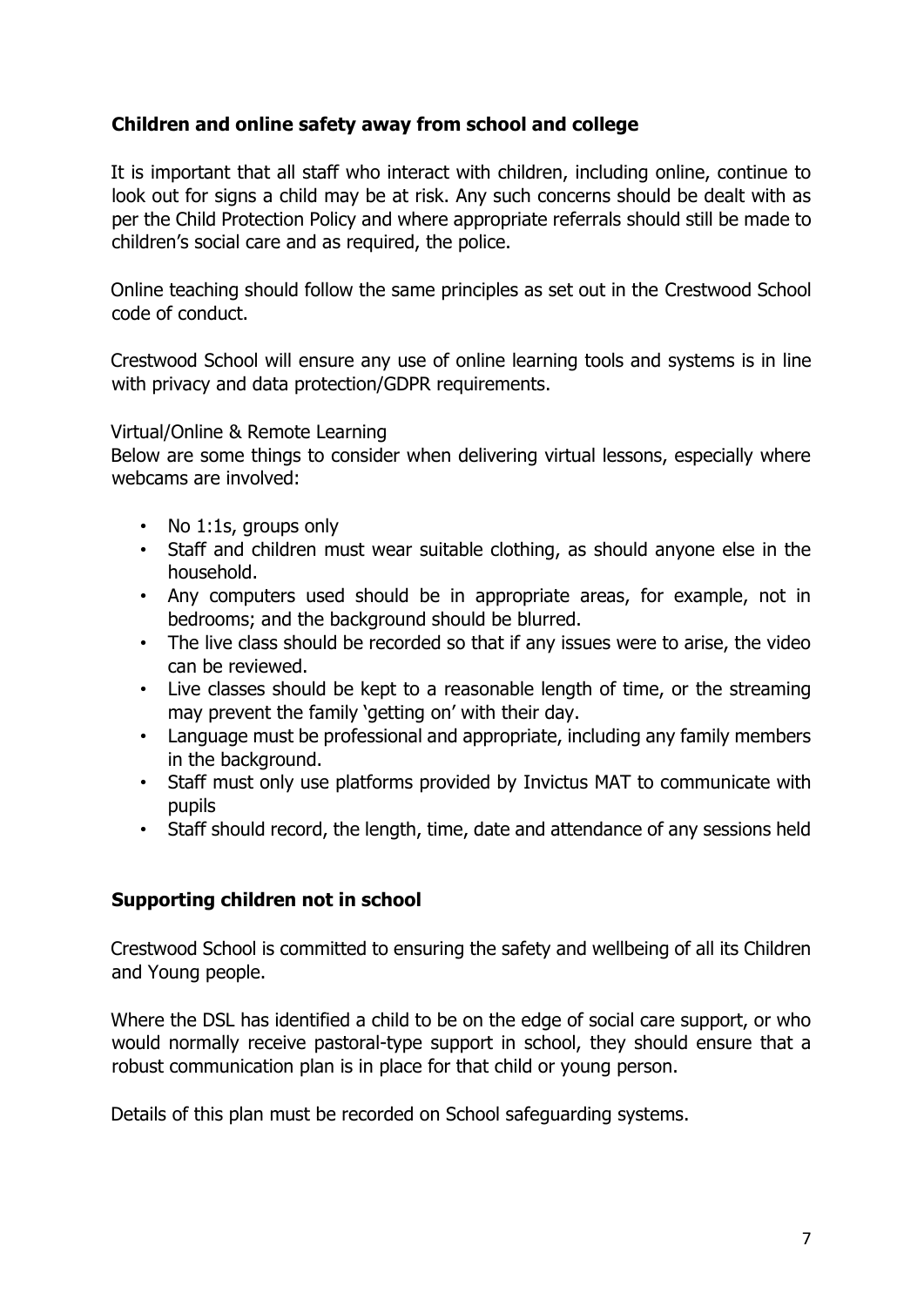The communication plans can include; remote contact, phone contact, doorstep visits. Other individualised contact methods should be considered and recorded.

Crestwood School and its DSL will work closely with all stakeholders to maximise the effectiveness of any communication plan.

This plan must be reviewed regularly and where concerns arise, the DSL will consider any referrals as appropriate.

The school will share safeguarding messages on its website and social media pages.

Crestwood School recognises that school is a protective factor for children and young people, and the current circumstances, can affect the mental health of pupils and their parents/carers. Teachers at Crestwood School need to be aware of this in setting expectations of pupils' work where they are at home.

Crestwood School will ensure that where we care for children of critical workers and vulnerable children on site, we ensure appropriate support is in place for them.

## **Supporting children in school**

Crestwood School is committed to ensuring the safety and wellbeing of all its students.

Crestwood School will continue to be a safe space for all children to attend and flourish. The Headteacher will ensure that appropriate staff are on site and staff to pupil ratio numbers are appropriate, to maximise safety.

Crestwood School will refer to the Government guidance for education and childcare settings on how to implement social distancing and continue to follow the advice from Public Health England on handwashing and other measures to limit the risk of spread of COVID19.

Crestwood School will ensure that where we care for children of critical workers and vulnerable children on site, we ensure appropriate support is in place for them.

Where Crestwood School has concerns about the impact of staff absence – such as our Designated Safeguarding Lead or first aiders – will discuss them immediately with the trust.